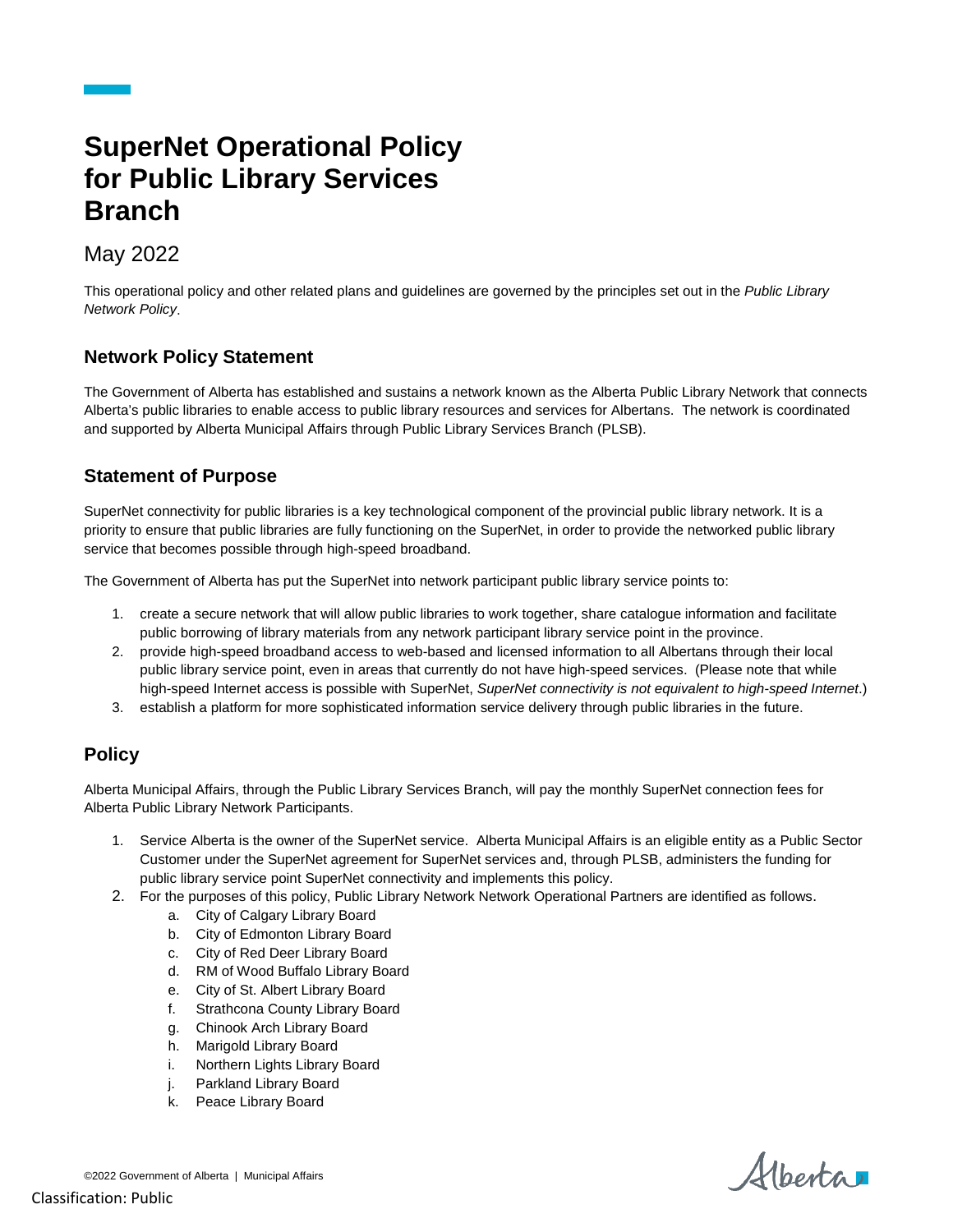- l. Shortgrass Library Board
- m. Yellowhead Library Board
- 3. PLSB will provide SuperNet connectivity support to Network Participants. Any Network Participant not meeting the criteria for network participation outlined in the Public Library Network Policy is not eligible for SuperNet connectivity support.
- 4. The SuperNet provides three basic components that are integral to a fully-functioning library electronic network: speed; stability; and security. These are key to facilitating basic library operations such as integrated library system (ILS) and network functions. Anything that undermines any of these three aspects must be avoided.
- 5. PLSB is obligated to align with overarching Government of Alberta policy regarding SuperNet connectivity, as established by Service Alberta. This includes ensuring that:
	- a. SuperNet connections directly contribute to the operation, management and administration of the library service point
	- b. No potential or actual legal or regulatory conflicts arise (e.g., bandwidth may not be resold)
	- c. Connections do not undermine competition
	- d. Connections are in the public interest
- 6. PLSB reserves the right to consult with any organization and/or individual on issues pertaining to SuperNet connectivity for public libraries.
- 7. The Government of Alberta reserves the right to renegotiate, terminate or otherwise alter its agreement with the vendor providing SuperNet services. This may or may not have an effect on SuperNet connectivity for public library service delivery.
- 8. PLSB will terminate SuperNet connectivity support if a Network Participant is not compliant with the Public Library Network Policy and its associated operational policies.

## **Definitions**

Library service point – a physical location where a Network Participant delivers library service directly to the public

New library service point – a library service point that did not previously exist

Existing library service point – a library service point that previously existed either in its current or a different location

Customer edge device (CED) – a piece of equipment that connects the library service point network to the SuperNet edge device (SED). It can be a hub, switch, router, or firewall. The CED is acquired by Network Participants.

SuperNet edge device (SED) – a piece of equipment that acts as the interface connecting the library service point network to the SuperNet. The SED is supplied by the vendor providing SuperNet services.

Virtual private network (VPN) – an encrypted connection over the Internet from a device to a network. A virtual private network extends a private network across a public network and enables users to send and receive data across shared or public networks as if their computing devices were directly connected to the private network.

### **Operational Guidelines**

In order to qualify for PLSB support for SuperNet connectivity, network participants will meet the following best practices when configuring their SuperNet connection:

- 1. Each eligible library service point must have its own dedicated SuperNet service including appropriate end-point setup for SuperNet connectivity. The exception to this is branch locations of the following Network Operational Partners:
	- a. City of Calgary Library Board
	- b. City of Edmonton Library Board
	- c. City of Lethbridge Library Board
	- d. City of Red Deer Library Board
	- e. City of St. Albert Library Board
- 2. Network Participants will have a standard SuperNet connection installed as provided by the vendor providing SuperNet services.